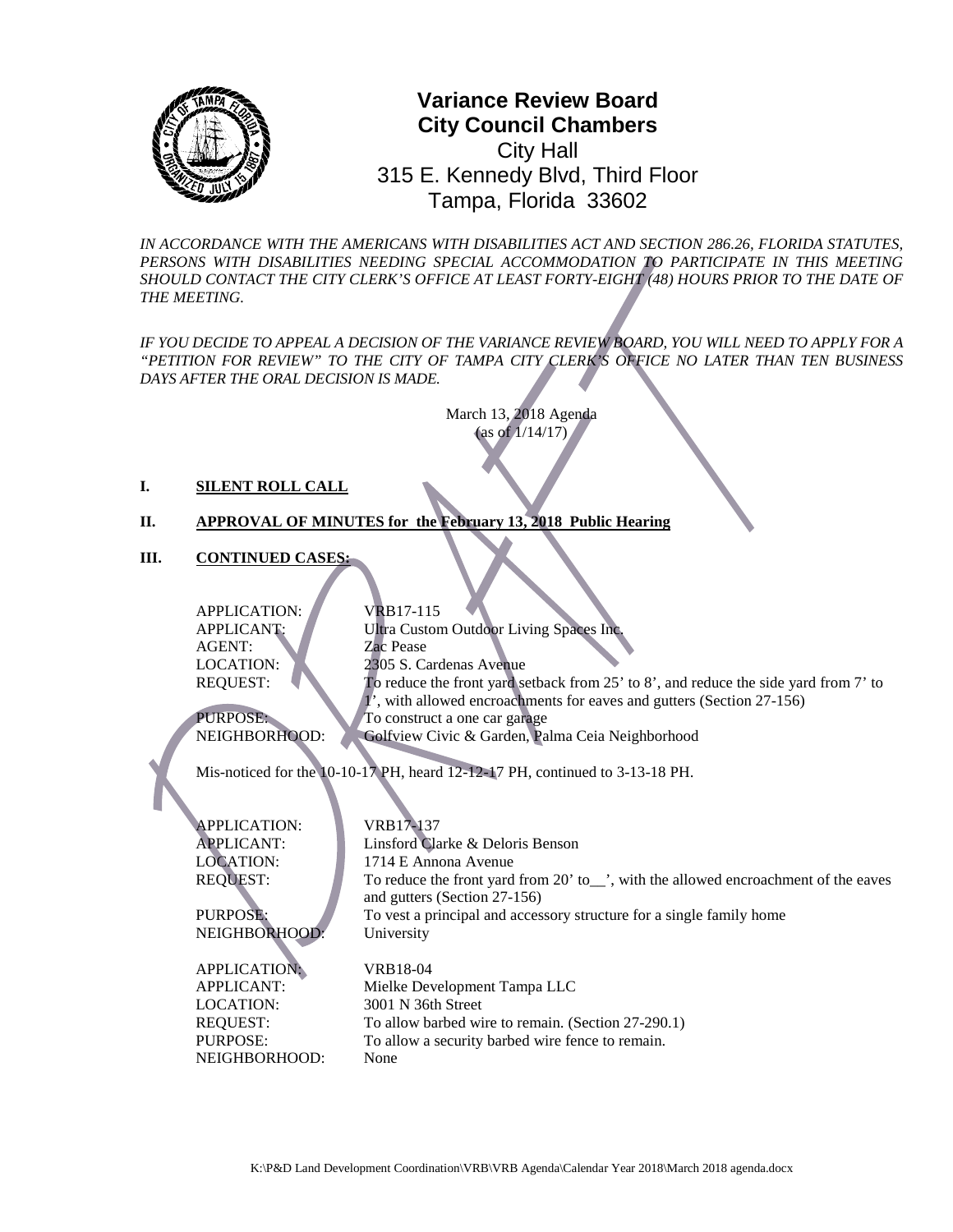APPLICATION: VRB18-13 APPLICANT: Marc Mobley LOCATION: 6221 S Elberon Street REQUEST: Removal of a Grand Tree. (Section 13-45) PURPOSE: To allow reasonable use of a property.<br>
NEIGHBORHOOD: Ballast Point, McGraw Hill Ballast Point, McGraw Hill

Has been reset to the March  $13<sup>th</sup>$ , 2018 public hearing.

| APPLICATION:  | VRB18-14                                                                 |
|---------------|--------------------------------------------------------------------------|
| APPLICANT:    | Go Bulls Family Ventures LLC                                             |
| LOCATION:     | 208 N 22nd Street                                                        |
| REOUEST:      | To decrease the size of a pole for a free standing sign (Section 27-289) |
| PURPOSE:      | To install a 9' free standing sign.                                      |
| NEIGHBORHOOD: | New Suburb Beautiful, SOHO Business, Palma Ceia Neighborhood             |

- If approved, the VRB should condition it so that the sign installation, permit, and review, shall not take place until the Certificate of Occupancy has been issued for the new assembly (coffee shop) use.
- Requests continuance to 3-13-18 public hearing.

| <b>APPLICATION:</b> | VRB18-16                                                   |  |
|---------------------|------------------------------------------------------------|--|
| AGENT:              | Paul Jackson                                               |  |
| LOCATION:           | 916 w West Street                                          |  |
| <b>REQUEST:</b>     | To reduce the side yard setback from 7' to 5'.             |  |
| PURPOSE:            | To allow for a fireplace/chimney for a single family home. |  |
| NEIGHBORHOOD:       | Riverside Heights, Business Guild of Seminole Heights      |  |
|                     |                                                            |  |

Mis-noticed for the 2-13-18 public hearing.

### **VI. NEW CASES:**

APPLICATION: VRB18-25

APPLICANT: Rufus Kite-Powell LOCATION: 4418 W Watrous Avenue REQUEST: To decrease the side yard setback from 15' to 7', with the allowed encroachment of the eaves and gutters (Section 27-156) PURPOSE:<br>
To construct a garage/carport addition to a single family residence.<br>
NEIGHBORHOOD: Parkland Estates, Palma Ceia Neighborhood, 345 Bayshore, Baysh Parkland Estates, Palma Ceia Neighborhood, 345 Bayshore, Bayshore Beautiful

# APPLICATION: VRB18-27 APPLICANT: John Lum AGENT: None<br>
LOCATION: 3213

3213 W Gray Street REQUEST: Removal of a grand tree (Section 27-45) PURPOSE: To construct a new 2-story house NEIGHBORHOOD: Oakford Park, Westshore Alliance

APPLICATION: VRB18-28 APPLICANT: John Lum AGENT: Same LOCATION: 5145 S Dale Mabry Hwy. REQUEST: Increase height of a flag pole, 20' to 100' (Section 27-289.3) PURPOSE: To construct a new 2-story house